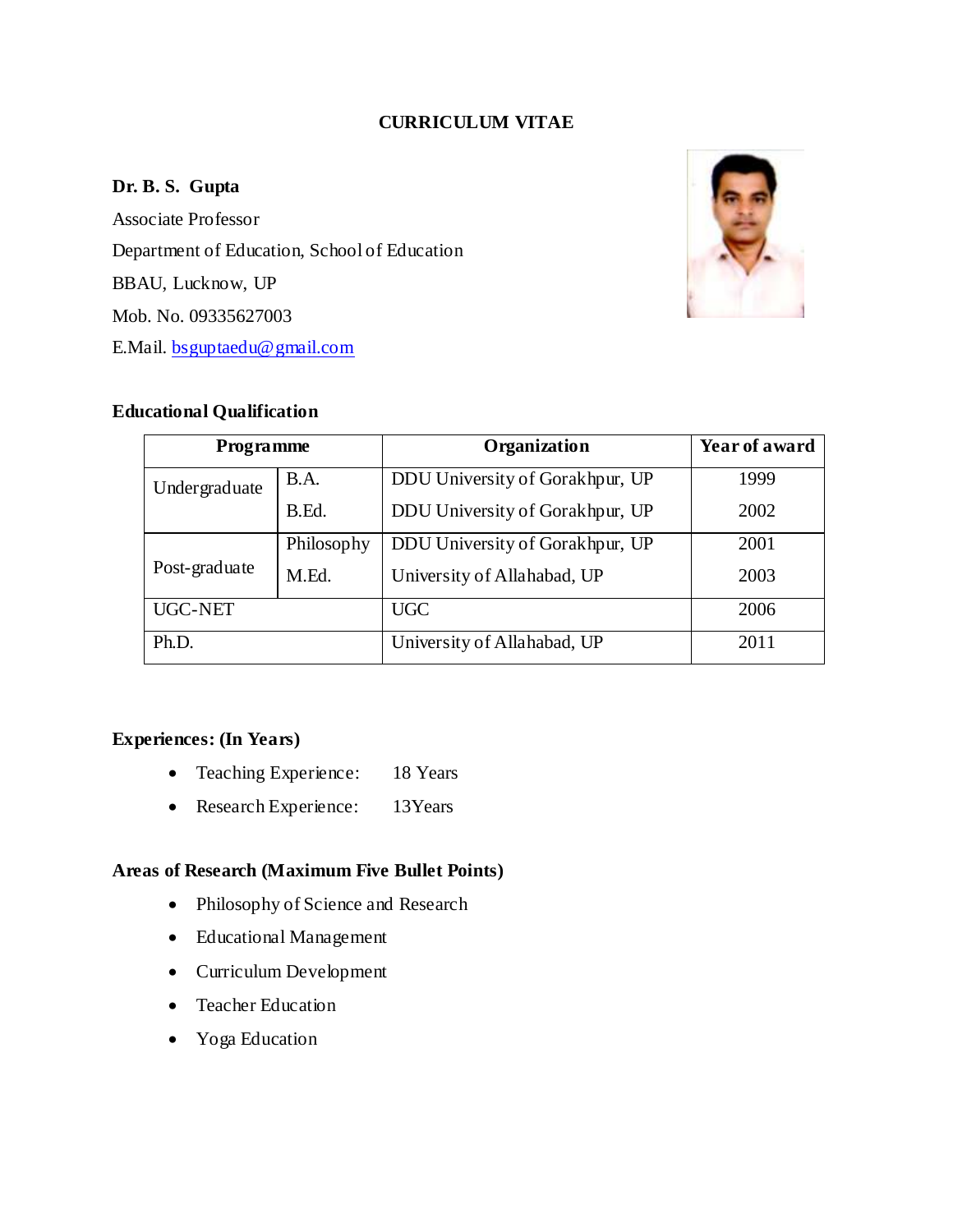#### **Publications**

#### **Papers in International Journals**

- Gupta, B. S. (2019). *Shikshak Shiksha Prashikshanarthio ke Samajikevm Sanskritic Mulyon ke prati drishtikon ka Addhyayan*. Ajanta, An International Multidisciplinary Research Journal. Vol-3. Pgs. 7-12, ISSN: 22775730.
- Gupta, B. S. (2019). *Impact of School Environment on Professional commitment of Secondary School Teachers*. InternationalJournal of Applied Social Science. Vol-6.5. Pgs. 1066-1069, ISSN: 23941405.
- Gupta, B. S. (2019). *Shikshan Prashikshan Sansthanon ka Sansthagat Vatavaran ka Prashikshanarthiyon ka Vayaktitoa ke Madhya sahasambandh ka addhyayan*. Eureka Journals-Shodh International: A Multidisciplinary International Journal. Vol-4.1. Pgs. 1-6, ISSN: 25813501.
- Gupta, B. S. (2017). *Causes and Effects of Student Absenteeism in Teacher Education*. International Journal of GRANTHAALAYAH. Vol-5.7. Pgs. 110-114, ISSN: 2350-0530.
- Maurya, S. Gupta, B. S. (2017). *Karyarat Mahilaon ke Jivan Santusti ke sandarbh men unke Jivan Mulyon ka addhyayan*. International Journal of A J E R T. Vol-7.1. Pgs. 9-12, ISSN: 23474947.
- Mishra, A. K. Gupta, B. S. (2016). *Smritiyon men nihit Mulyon ki vartman Bhartiya Shiksha men prasangikta ka addhyayan*. International Journal of A J E R T. Vol-6.4. Pgs. 9-12, ISSN: 23474947.
- Gupta, B. S. (2016). *Shabdarth Smriti sambardhak ke roop men Yogic kriyayen :Ek Prayogic addhyayan*. International Journal of A J E R T. Vol-6.2. Pgs. 164-168, ISSN: 23474947.
- Gupta, B. S. (2014). *B.Ed. aster par Prashikshanrthion ke Shikshan Abhyas se sambandhit kathinaiyon ka addhyayan*. International Journal of A J E R T. Vol-4.2. Pgs. 402-405, ISSN: 22497374.
- Gupta, B. S. (2008). *Role of the Teacher in Population Education*. International Journal of ANVIKSHIKI. Vol-5. Pgs. 86-90, ISSN: 09739777.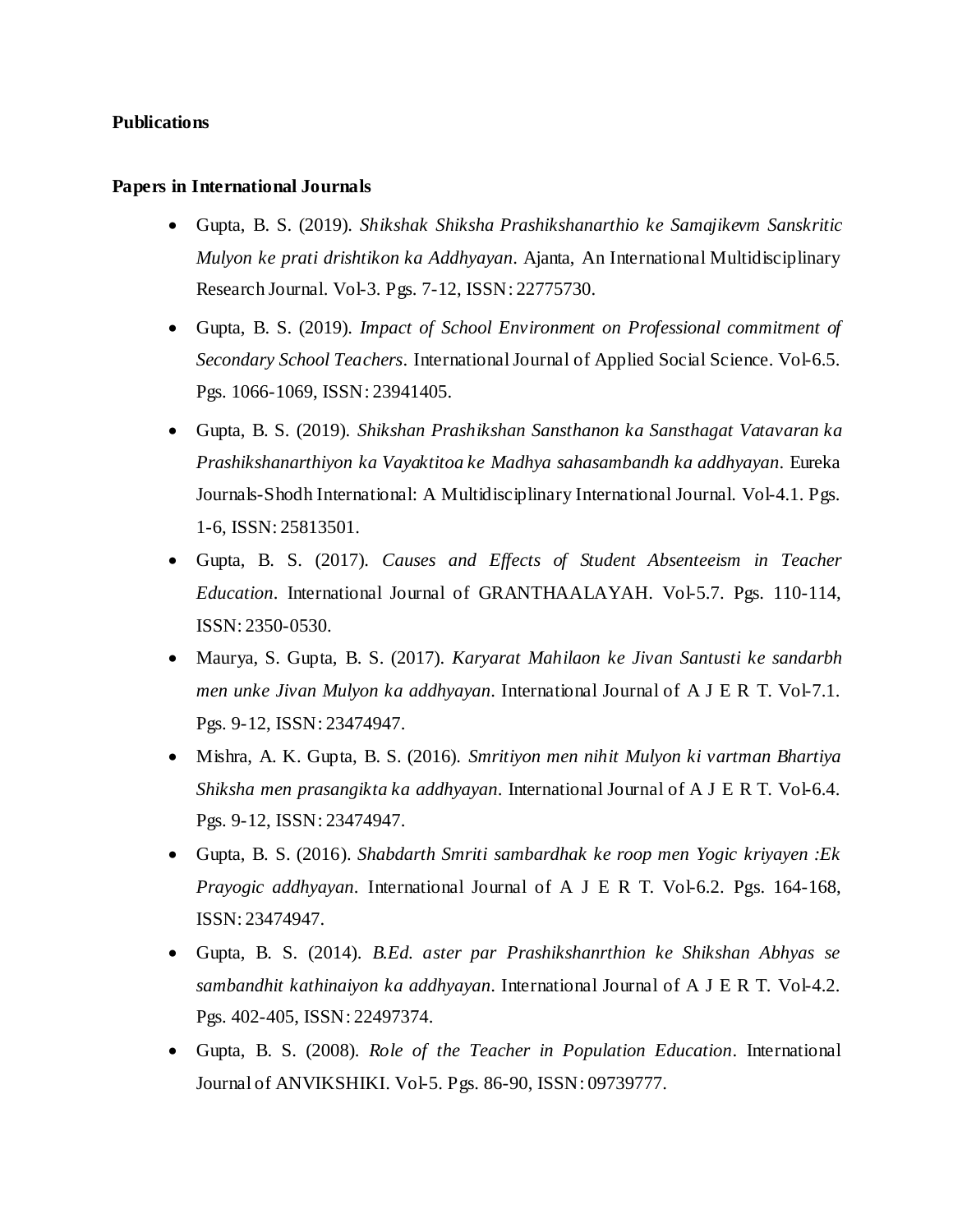Gupta, B. S. (2008). *Quality Improvement in Primary Education Contribution of Yoga*. International Journal of ANVIKSHIKI. Vol-9. Pgs. 91-97 ISSN: 0973977.

#### **Papers in National Journals**

- Gupta, B. S. &Sinha, N. (2020), *Uchha Shiksha aster par Addhyayanrat Vidyarthion ki Grading ke prati Abhivritti ka Addhyayan*, Anveeksha Research Journal. Vol-3/3. Pgs. 32-37, ISSN: 25818163.
- Gupta, B. S. (2017). *A Study of Impact of Institutional Environment on Teacher Effectiveness of Teacher Education Institutions*. Annals of Education. Vol-3.3. Pgs. 53-59, ISSN: 24556726.
- Gupta, B. S. (2017). *A study of Impact of information communication technology on teaching effectiveness of teacher educators*. Annals of Education. Vol-3.1. Pgs. 65- 69, ISSN: 24556726.
- Gupta, B. S. (2014). *Junior High School ke Vidyarthion ke Mansik Swasthaya par Parivarik Vatavaran ke prabhav ka addhyayan*. Parimita. Vol-4. Pgs. 90-92, ISSN: 09746129.
- Gupta, B. S. (2013). *Prathmic aster ke vidyarthiyon ki Smriti par Yogic kriyaon ke prabhav ka addhyayan*. Research and Studies. Vol-65. Pgs. 48-55, ISSN: 0084621.
- Gupta, B. S. (2013). *A Study of Uses and Availability of ICT Tools in Aided and Nonaided Teacher Education Institution*. Smskriti Sanchay. Vol-3. Pgs. 160-166, ISSN: 2231332X.
- Gupta, B. S. (2011). *A Comparative Study of Scientific Attitude between Boys & Girls*. Smskriti Sanchay. Vol-2. Pgs. 136-141, ISSN: 2231332X.
- Gupta, B. S. (2009). *Malin bastiyon ke class 3 and 4 ke Vidyarthion ki Smritiyon ka tulanatmak addhyayan*. Journal of Educational Studies. Vol-7.2. Pgs. 69-71, ISSN: 9730982.
- Gupta, B. S. Pandey, A. (2008). *A study of Attitude towards Dimension of Sustainable Development among Student Teachers*. Trends and Thoughts in Education. Vol-23. Pgs. 35-39, ISSN: 09739920.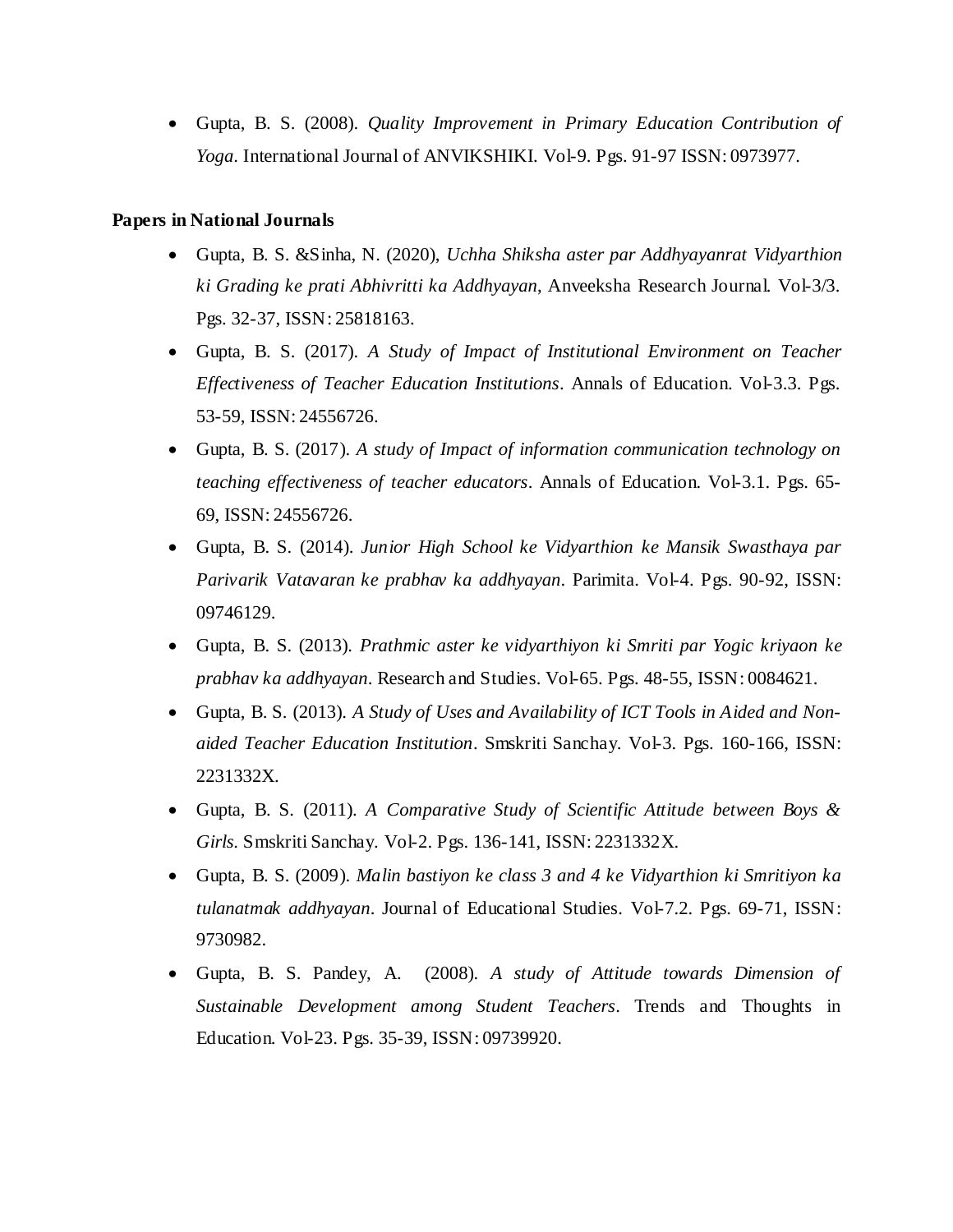- Gupta, B. S. & Pandey, A. (2007). *Development of Environmental Values among Secondary School Student*. Journal of Educational Studies. Vol-5. Pgs. 32-34, ISSN: 9730982.
- Gupta, B. S. & Pandey, A. (2007). *The Curriculum of Yoga at Primary Level*. Trends and Thoughts in Education. Vol-22. Pgs. 15-19, ISSN: 00121519.

### **Chapter in Books**

- Gupta, B.S. & Jaiswal, R. (2019). *Kalidas krit Kavyon men nihit Paryvarniya Mulyon ki vartman Shiksha ke pariprekshya men prasangikta.* In Singh, D.K. & Khare, P.S. (Eds.) EARTH-1. Prayagraj: Krishna Computer Sansthan(ISBN: 9788194203445).
- Gupta, B.S. & Jaiswal, R. (2017). *Shikshak-Prashikshanarthion men Manavadhikar ke prati Abhivriti ka Addhyayan.* In Dwivedi, S. (Eds.) Manvadhikar : 21th Shatabdi ke vividha ayam. Prayagraj: NGB (ISBN: 9788190824646).
- Gupta, B.S. & Jaiswal, R. (2017). *Education for All: A fundamental Right of Human Being.* In Dwivedi, S. (Eds.) Human Rights: Various Dimensions in 21st Century. Prayagraj: NGB (ISBN: 9788190824620).
- Gupta, B.S. &Singh, M.K. (2016). *Inclusive Education through ODL Mode: Challenges and Strategies.* In Gupta, S.P. & Singh, D. (Eds.) Emerging Inclusive Education. New Delhi: Pentagan (ISBN: 97881827488).
- Gupta, B.S. & Singh, D. (2013). *Role of Distance Education in the Implementation of the Right to Education.* In Gupta, S.P. & Singh, D. (Eds.) Role of Distance Education in Right to Education. Prayagraj: UPRTOU (ISBN: 978938332800).
- Gupta, B.S. & Shukla, S.K. (2010). *Svavittaposhit yojnantargat sanchalit Shikshan-Shiksha karykramon men addhyapanrat Purush evm Mahila Shikshakon ke Mulyon ka tulanatmak addhyayan.* In Singh, M.S. (Eds.) Svavittaposhit: Uchha Shiksha ka Bhavishya. New Delhi: Addhyayan Publishers and Distributers (ISBN: 9788184351217).
- Gupta, B.S. & Shukla, S.K. (2010). *ICT and Distance Education in India: A Picture of Tomorrow.* In Gupta, S.P. (Eds.) Dimensions of Distance Education. Prayagraj: UPRTOU (ISBN: 9788184351217).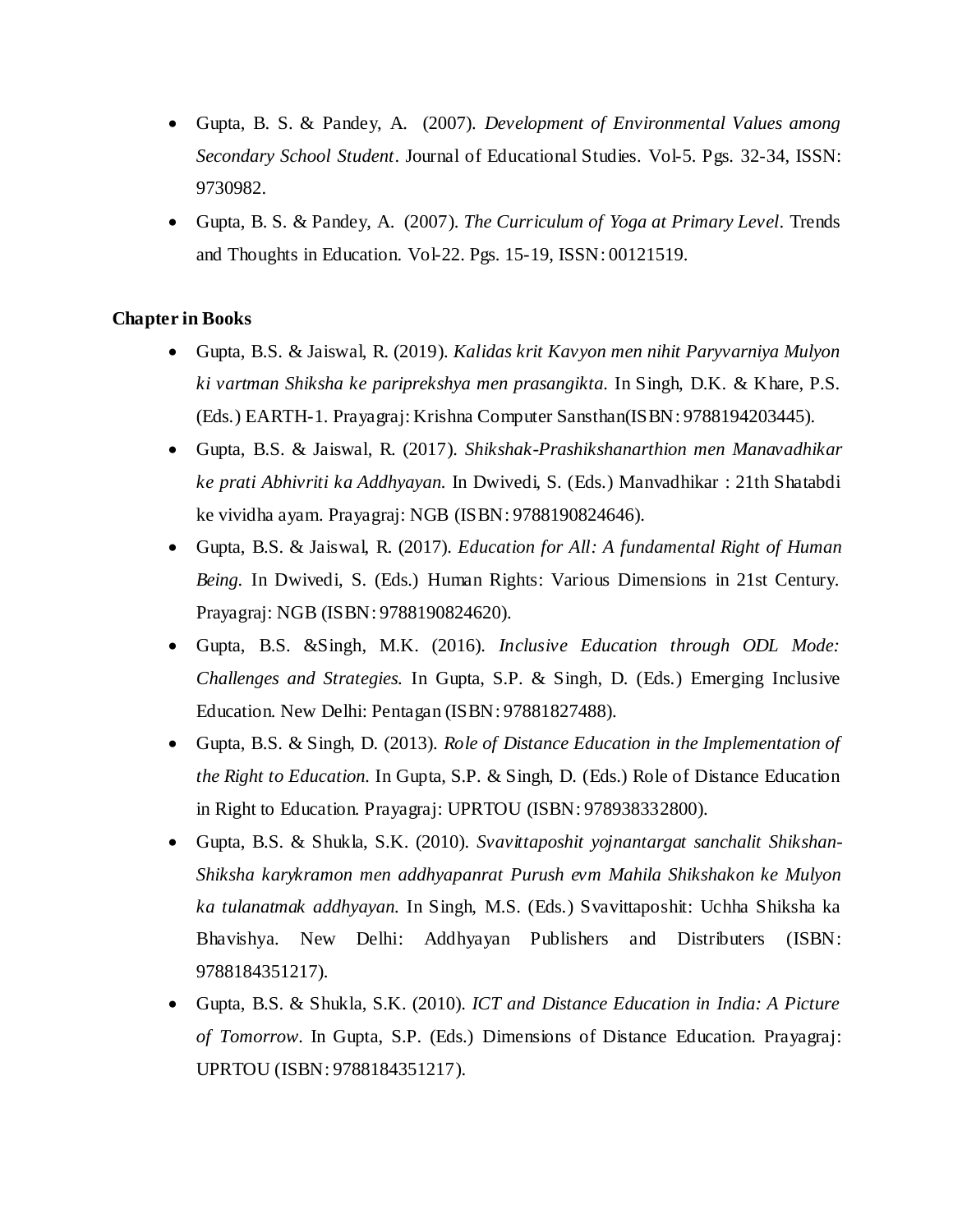### **Authored Book**

 Gupta, B. S. (2019). *Yoga Evm Smriti Vikas: Ek Prayogik Addhyayan*, New Delhi: Addhyayan Publishers and Distributers. (ISBN: 9789388804271).

# **Edited Book**

 Gupta, B.S. & Qasim, S.H. (2020). Personality Development and Yoga, Bhopal: Nitya Publication. (ISBN: 9789390390106).

### **Research Supervision**

| <b>Source</b> | Completed | Ongoing |
|---------------|-----------|---------|
| PG/M.Phil     |           | 0C      |
| Ph.D.         | 04        |         |
| Post-Doctoral | UU        | 0C      |

### **Honors, Recognition and Awards Nil**

 Best Teacher Award in first International Conference on Science Technology and Public Health organized by SN Medical College ICMR, Agra.

# **Membership of Professional Bodies**

- Indian Association for Teacher Educators, New Delhi
- All Indian Association for Teacher Educators, New Delhi

### **Seminars/ Conferences/ workshops**

 More than sixty research papers presented in different International and National Seminars/ Conferences/ workshops.

### **Invited Lectures/Talks/Chair/Co-Chair in Seminar/Conference/Symposia /Workshops**

1. Delivered Lecture as resource person on "SPSS in Statistics" from 06 April to 09 April, 2021organised by CMP College, University of Allahabad, UP.